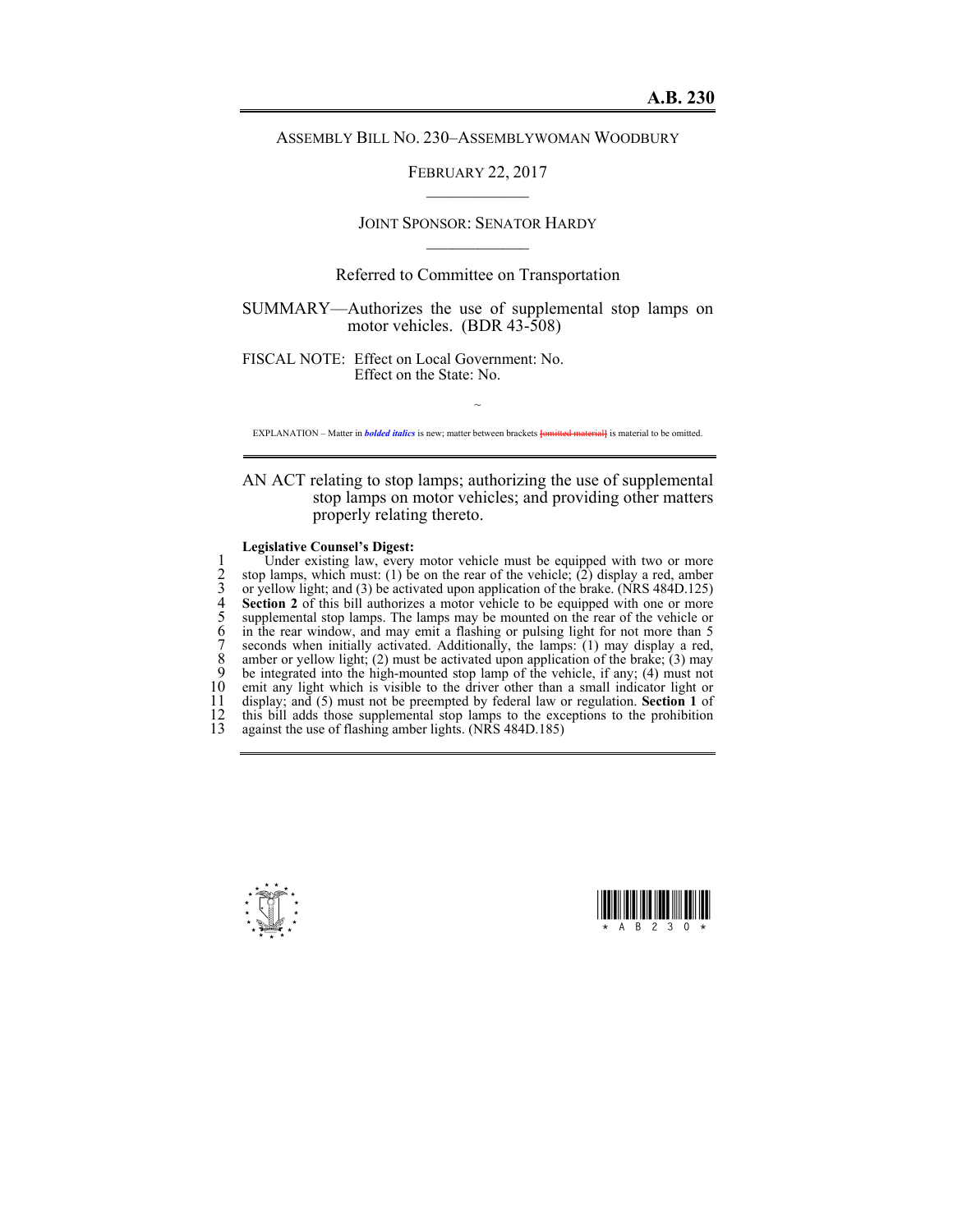#### THE PEOPLE OF THE STATE OF NEVADA, REPRESENTED IN SENATE AND ASSEMBLY, DO ENACT AS FOLLOWS:

1 **Section 1.** NRS 484D.185 is hereby amended to read as  $\frac{2}{10}$  follows: 2 follows: 3 484D.185 1. It is unlawful to operate or display a flashing 4 amber warning light on a vehicle except when an unusual traffic 5 hazard exists or as authorized in NRS 484B.748, 484B.757 or 6 484D.190. This subsection does not prohibit the use of amber lights 7 in **[**electric**]** *:*  8 *(a) Electric* signals for making turns **[**.**]** *; or*  9 *(b) Supplemental stop lamps pursuant to subsection 5 of*  10 *NRS 484D.205.*  11 2. It is unlawful for any person to mount flashing amber 12 warning lights permanently on a vehicle without a permit from the 13 Nevada Highway Patrol. 14 3. The Nevada Highway Patrol, upon written application, shall 15 issue a permit to mount a flashing amber light on: 16 (a) Vehicles of public utilities.  $17$  (b) Tow cars. 18 (c) Vehicles engaged in activities which create a public hazard 19 upon the streets or highways. 20 (d) Vehicles of coroners and their deputies.<br>21 (e) Vehicles of Civil Air Patrol rescue units  $\overline{e}$ ) Vehicles of Civil Air Patrol rescue units. 22 (f) Vehicles of authorized sheriffs' jeep squadrons. 23 (g) Vehicles which escort funeral processions. 24 (h) Vehicles operated by vendors of food or beverages, as 25 provided in NRS 484D.190. 26 (i) Vehicles operated by private patrol officers licensed pursuant 27 to chapter 648 of NRS or their employees to chapter 648 of NRS or their employees. 28 4. Those permits expire on June 30 of each calendar year. 29 5. The Nevada Highway Patrol shall charge and collect the 30 following fees for the issuance of a permit for the mounting of a flashing amber light: 32 (a) Permit for a single vehicle ................................................... \$2  $\overline{3}$  (b) Blanket permit for more than 5 but less than 15 vehicles ... 12 34 (c) Blanket permit for 15 vehicles or more ............................... 24  $35$  6. Subsections 1 and 2 do not apply to an agency of any state 36 or political subdivision thereof, or to an agency of the Federal 37 Government. 38 7. All fees collected by the Nevada Highway Patrol pursuant to 39 this section must be deposited with the State Treasurer for credit to 40 the State Highway Fund.



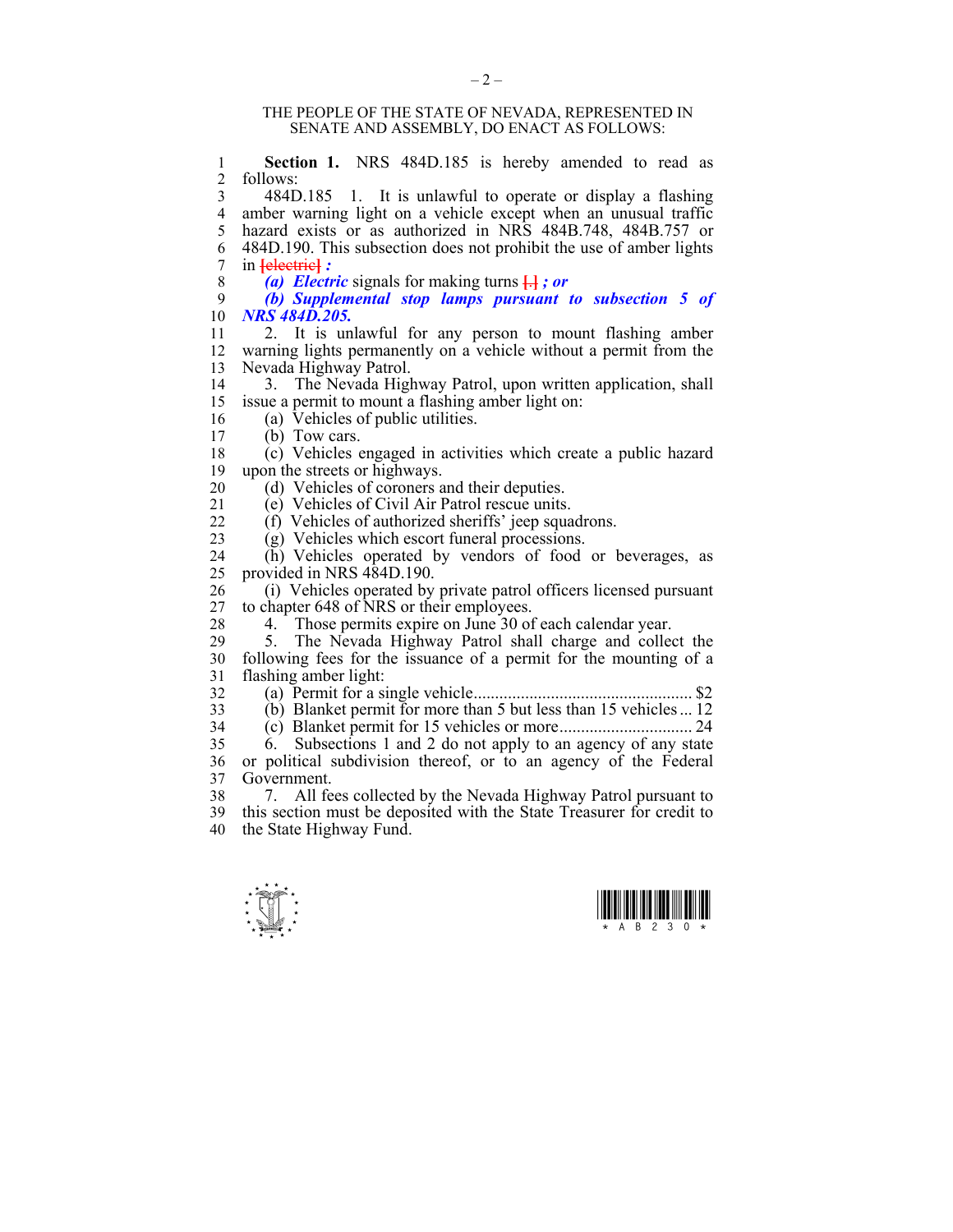**Sec. 2.** NRS 484D.205 is hereby amended to read as follows:<br>2. 484D 205, 1. Any motor vehicle may be equipped with no

2 484D.205 1. Any motor vehicle may be equipped with not 3 more than two side cowl or fender lamps which shall emit an amber 4 or white light without glare.<br>5 2. Any motor vehicle n

2. Any motor vehicle may be equipped with not more than one 6 running-board courtesy lamp on each side of the vehicle which shall 7 emit a white or amber light without glare.

8 3. Any motor vehicle may be equipped with inside door-9 mounted red lamps or red reflectorizing devices or material visible 10 to the rear of the vehicle when the doors are open.

11 4. Any motor vehicle may be equipped with one or more 12 backup lamps either separately or in combination with other lamps. 13 Backup lamps shall not be lighted when the vehicle is in forward 14 motion.

15 5. *Except to the extent preempted by federal law or*  16 *regulation, any motor vehicle may be equipped with one or more*  17 *supplemental stop lamps mounted on the rear of the vehicle or*  18 *inside the rear window of the vehicle. The supplemental stop*  19 *lamps:* 

20 *(a) May display a red, amber or yellow light;* 

21 *(b) Must be activated upon application of the brake;* 

22 *(c) May be integrated into the high-mounted stop lamp, if any,*  23 *that is installed by the manufacturer of the motor vehicle;* 

24 *(d) Must not emit any light which is visible to the driver other*  25 *than a small indicator light or display visible to the driver when*  26 *the supplemental stop lamps are activated; and* 

27 *(e) May emit a flashing or pulsing light for not more than 5*  28 *seconds when the brake is applied, which then converts to a*  29 *continuous light as normal stop lamps until the brake is released.* 

30 *6.* Any vehicle may be equipped with lamps which may be 31 used for the purpose of warning the drivers of other vehicles of the 32 presence of a vehicular traffic hazard requiring the exercise of 33 unusual care in approaching, overtaking or passing, and when so 34 equipped may display such warning in addition to any other warning 35 signals required by this chapter. The lamps used to display such 36 warning to the front shall be mounted at the same level and as 37 widely spaced laterally as practicable, and shall display 38 simultaneously flashing white or amber lights, or any shade of color 39 between white and amber. The lamps used to display such warning 40 to the rear shall be mounted at the same level and as widely spaced 41 laterally as practicable, and shall show simultaneously flashing 42 amber or red lights, or any shade of color between amber and red. 43 Whenever a vehicle has been equipped with such lamps they shall 44 be kept in good operating condition. These warning lamps shall be 45 visible from a distance of not less than 500 feet in normal sunlight.